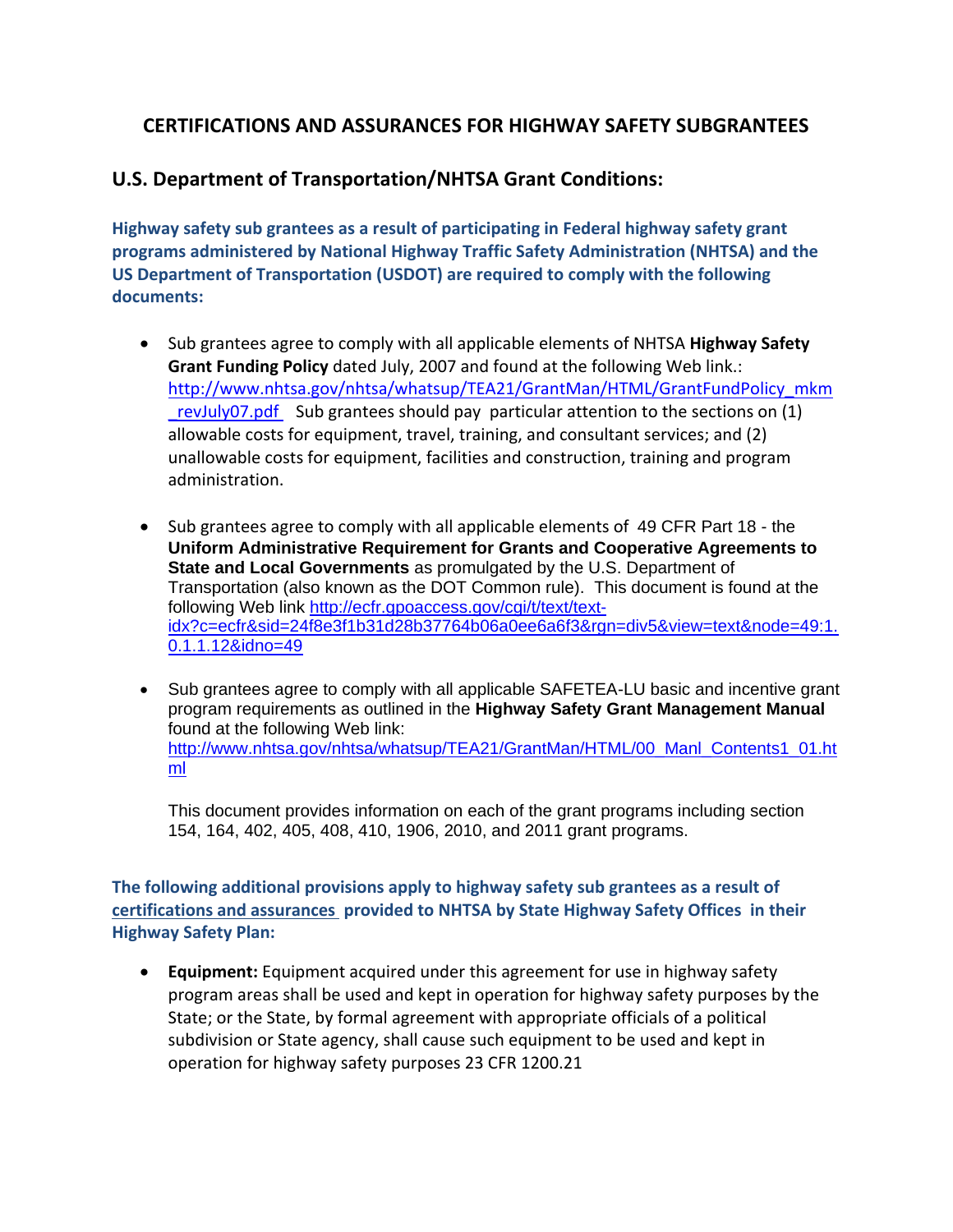- **Civil Rights:** The State highway safety agency (and its sub grantees) will comply with all Federal statutes and implementing regulations relating to nondiscrimination. These include but are not limited to: (a) Title VI of the Civil Rights Act of 1964 (P.L. 88-352) which prohibits discrimination on the basis of race, color or national origin (and 49 CFR Part 21); (b) Title IX of the Education Amendments of 1972, as amended (20 U.S.C. §§ 1681-1683, and 1685-1686), which prohibits discrimination on the basis of sex; (c) Section 504 of the Rehabilitation Act of 1973, as amended (29 U.S.C. §794) and the Americans with Disabilities Act of 1990 (42 USC § 12101, *et seq.;* PL 101-336), which prohibits discrimination on the basis of disabilities (and 49 CFR Part 27); (d) the Age Discrimination Act of 1975, as amended (42U.S.C. §§ 6101-6107), which prohibits discrimination on the basis of age; (e) the Drug Abuse Office and Treatment Act of 1972 (P.L. 92-255), as amended, relating to nondiscrimination on the basis of drug abuse; (f) the comprehensive Alcohol Abuse and Alcoholism Prevention, Treatment and Rehabilitation Act of 1970(P.L. 91-616), as amended, relating to nondiscrimination on the basis of alcohol abuse of alcoholism; (g) §§ 523 and 527 of the Public Health Service Act of 1912 (42 U.S.C. §§ 290 dd-3 and 290 ee-3), as amended, relating to confidentiality of alcohol and drug abuse patient records; (h) Title VIII of the Civil Rights Act of 1968 (42 U.S.C. §§ 3601 et seq.), as amended, relating to nondiscrimination in the sale, rental or financing of housing; (i) any other nondiscrimination provisions in the specific statute(s) under which application for Federal assistance is being made; The Civil Rights Restoration Act of 1987, which provides that any portion of a state or local entity receiving federal funds will obligate all programs or activities of that entity to comply with these civil rights laws; and, (k) the requirements of any other nondiscrimination statute(s) which may apply to the application.
- **Buy America Act**: The State will comply with the provisions of the Buy America Act (49 U.S.C. 5323(j)) which contains the following requirements: Only steel, iron and manufactured products produced in the United States may be purchased with Federal funds unless the Secretary of Transportation determines that such domestic purchases would be inconsistent with the public interest; that such materials are not reasonably available and of a satisfactory quality; or that inclusion of domestic materials will increase the cost of the overall project contract by more than 25 percent. Clear justification for the purchase of non-domestic items must be in the form of a waiver request submitted to and approved by the Secretary of Transportation.
- **Political Activity (Hatch Act):** The State will comply, as applicable, with provisions of the Hatch Act (5 U.S.C. §§1501-1508 and 7324-7328) which limit the political activities of employees whose principal employment activities are funded in whole or in part with Federal funds.
- **Certification Regarding Federal Lobbying:** Certification for Contracts, Grants, Loans, and Cooperative Agreements. The undersigned certifies, to the best of his or her knowledge and belief, that their sub grantee agency will comply with all Federal lobbying provisions of NHTSA's Certifications and Assurances statement as described on page 6 in the following link: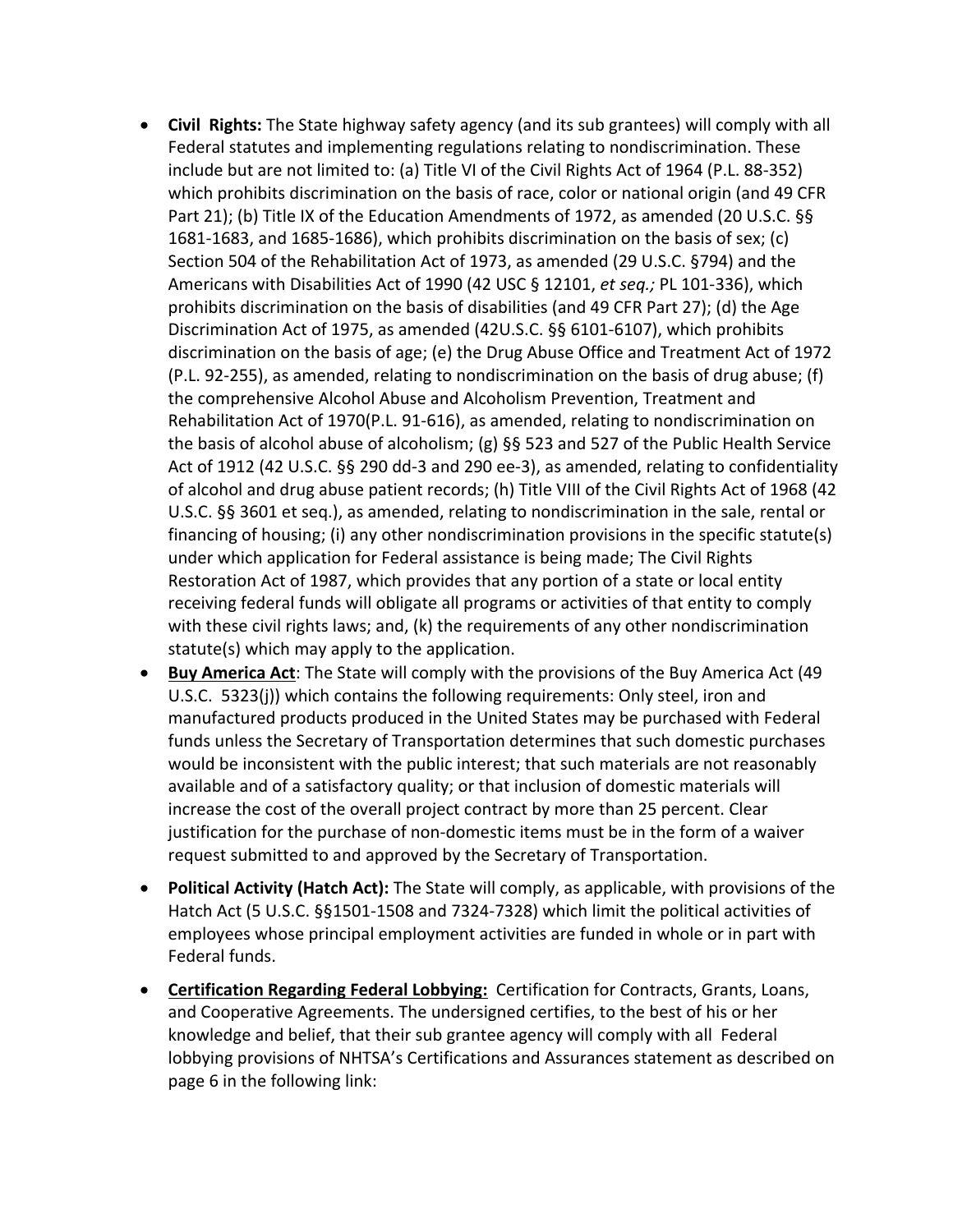[\(http://www.nhtsa.gov/nhtsa/whatsup/TEA21/GrantMan/HTML/StateCertifications081](http://www.nhtsa.gov/nhtsa/whatsup/TEA21/GrantMan/HTML/StateCertifications081910.pdf) [910.pdf](http://www.nhtsa.gov/nhtsa/whatsup/TEA21/GrantMan/HTML/StateCertifications081910.pdf)

- **Restriction on State Lobbying**: None of the funds under this program will be used for any activity specifically designed to urge or influence a State or local legislator to favor or oppose the adoption of any specific legislative proposal pending before any State or local legislative body. Such activities include both direct and indirect (e.g., "grassroots") lobbying activities, with one exception. This does not preclude a State official whose salary is supported with NHTSA funds from engaging in direct communications with State or local legislative officials, in accordance with customary State practice, even if such communications urge legislative officials to favor or oppose the adoption of a specific pending legislative proposal.
- **Certification Regarding Debarment and Suspension**: Instructions for Lower Tier Certification : By signing and submitting this proposal, the prospective lower tier participant is providing a certification that complies with all provisions of NHTSA Certifications and Assurances statement related to debarment and suspensions as described on pages 9 and 10 in the following link: [http://www.nhtsa.gov/nhtsa/whatsup/TEA21/GrantMan/HTML/StateCertifications0819](http://www.nhtsa.gov/nhtsa/whatsup/TEA21/GrantMan/HTML/StateCertifications081910.pdf) [10.pdf](http://www.nhtsa.gov/nhtsa/whatsup/TEA21/GrantMan/HTML/StateCertifications081910.pdf)
- **Cash Management**: Cash draw downs will be initiated only when actually needed for disbursement (i.e., as close as possible to the time of making disbursements). Cash disbursements and balances will be reported in a timely manner as required by NHTSA. 49 CFR 18.20

For sub grantees, grantees must establish reasonable procedures to ensure the receipt of reports on sub grantees' cash balances and cash disbursements in sufficient time to enable them to prepare complete and accurate cash transactions reports to the awarding agency. Grantees must monitor cash draw downs by their sub grantees to assure that they conform substantially to the same standards of timing and amount as apply to advances to the grantees. 49 CFR 18.20 Failure to adhere to these provisions may result in the termination of drawdown privileges.

## **Office of Management and Budget Grant Conditions:**

**The following documents issued by the Office of Management and Budget (OMB) apply to all Federal grants regardless of the Federal Department making them available:**

 **Audit Requirement of Federal Funds :** OMB Circular A-133 – These requirements apply to each non-profit organization, each institution of higher education, and local governments as a whole when they or one of their departments receives federal funds. Any non-profit organization, institution of higher education, or local